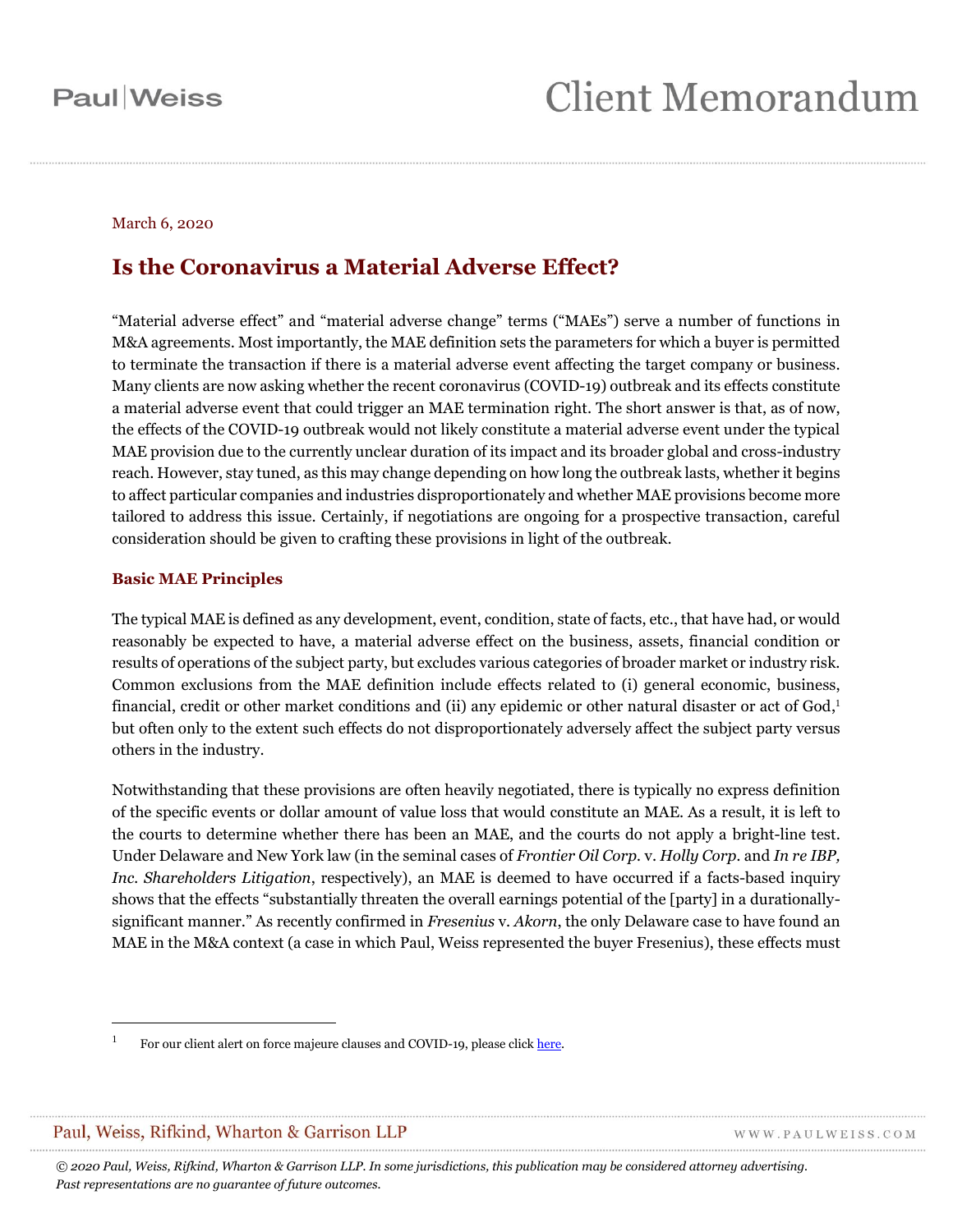be material when viewed from the longer-term perspective—a "short-term hiccup in earnings" will not suffice.

#### **Impact of the COVID-19 Outbreak on MAE Provisions in M&A Agreements**

As the COVID-19 outbreak continues to develop and affect markets and industries, buyers may well argue that its effects on a particular company constitute an MAE that justifies terminating a deal. As discussed above, however, an MAE must be durationally significant, and it is likely too soon to tell whether the COVID-19 outbreak or any of its effects will constitute a durationally significant event. At this time, it is difficult to predict the lasting impact of the COVID-19 outbreak for any particular company or industry, or across companies and industries, as the effects may vary. In short, there is no standard analysis as to whether the effects of the COVID-19 outbreak on a particular business would justify a party's refusal to close on a deal under an MAE analysis. By its nature, this will be a fact-specific inquiry. Further, even if the COVID-19 outbreak is a materially adverse event for a particular company, the effects of the outbreak may qualify as an exclusion under the epidemic/force majeure and/or market exceptions to the MAE definition. The question then will be whether the COVID-19 outbreak has had a disproportionate impact on the particular business, which again, is a fact-specific determination.

All of this, of course, is dependent on the particular language of the relevant MAE provision. As the COVID-19 outbreak continues, it is likely that sellers will negotiate for more specific references to pandemics and epidemics in the exceptions to the definition of an MAE, just as terrorism exceptions became more commonplace following the events of September 11, 2001.

For private company transactions, it is worth noting that going forward, transactional insurance, such as rep and warranty insurance, is unlikely to be available for the effects of the COVID-19 outbreak because these policies usually exclude "known issues" from coverage.

#### **Impact of the COVID-19 Outbreak on Debt Financing**

Typically, debt financing provisions use the same MAE definition as the related acquisition agreement, and, therefore, the same issues discussed above should apply. An additional concern, however, is that the lender (in addition to the buyer and seller) will be making a determination as to whether an MAE has occurred, including whether the COVID-19 outbreak qualifies as an exclusion to the definition. The analysis may be slightly different for lenders than it is for the parties to an M&A agreement. While courts have emphasized the importance of the long-term prospects of the subject party in M&A MAEs, they may take a different view or consider alternative facts in the financing context where a borrower's short-term ability to make debt payments may be relevant. For example, in *The Mrs. Fields Brand, Inc.* v*. Interbake Foods LLC*, the court stated that, in the context of an MAE provision in a five-year license agreement, "the period of time that would be 'commercially reasonable' in determining whether a consequential decline in earnings has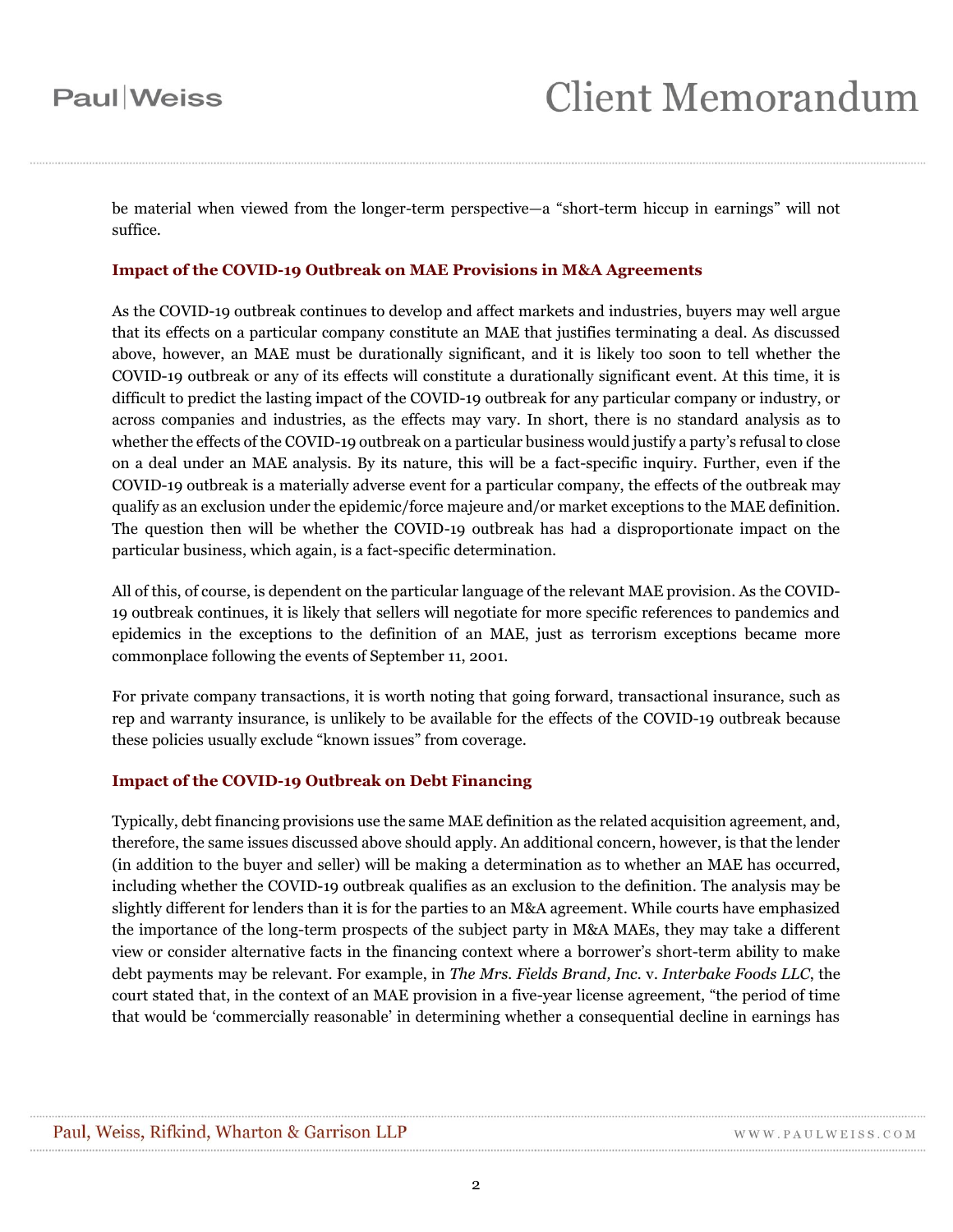had a material adverse effect on the license presumably would be shorter than the period of time relevant to the acquisition of [a] business."

Practically speaking, this means that the parties to the M&A transaction could be prepared to close, but the lender could nevertheless refuse to fund if it concludes that an MAE has occurred. In such a case, the buyer may very well argue that an MAE has occurred and that it is not required to close the M&A transaction. However, under these circumstances, the buyer cannot rely solely on the fact that the lender's analysis supports the occurrence of an MAE. The buyer will still be required to demonstrate (potentially in litigation) that an MAE has occurred, and, if unsuccessful, the buyer will likely be required to find alternative, more expensive financing or (more typically in private equity transactions) pay the seller a reverse break fee.

We will closely monitor the legal and business implications associated with the global fallout from the COVID-19 outbreak, and will continue to report developments.

\* \* \*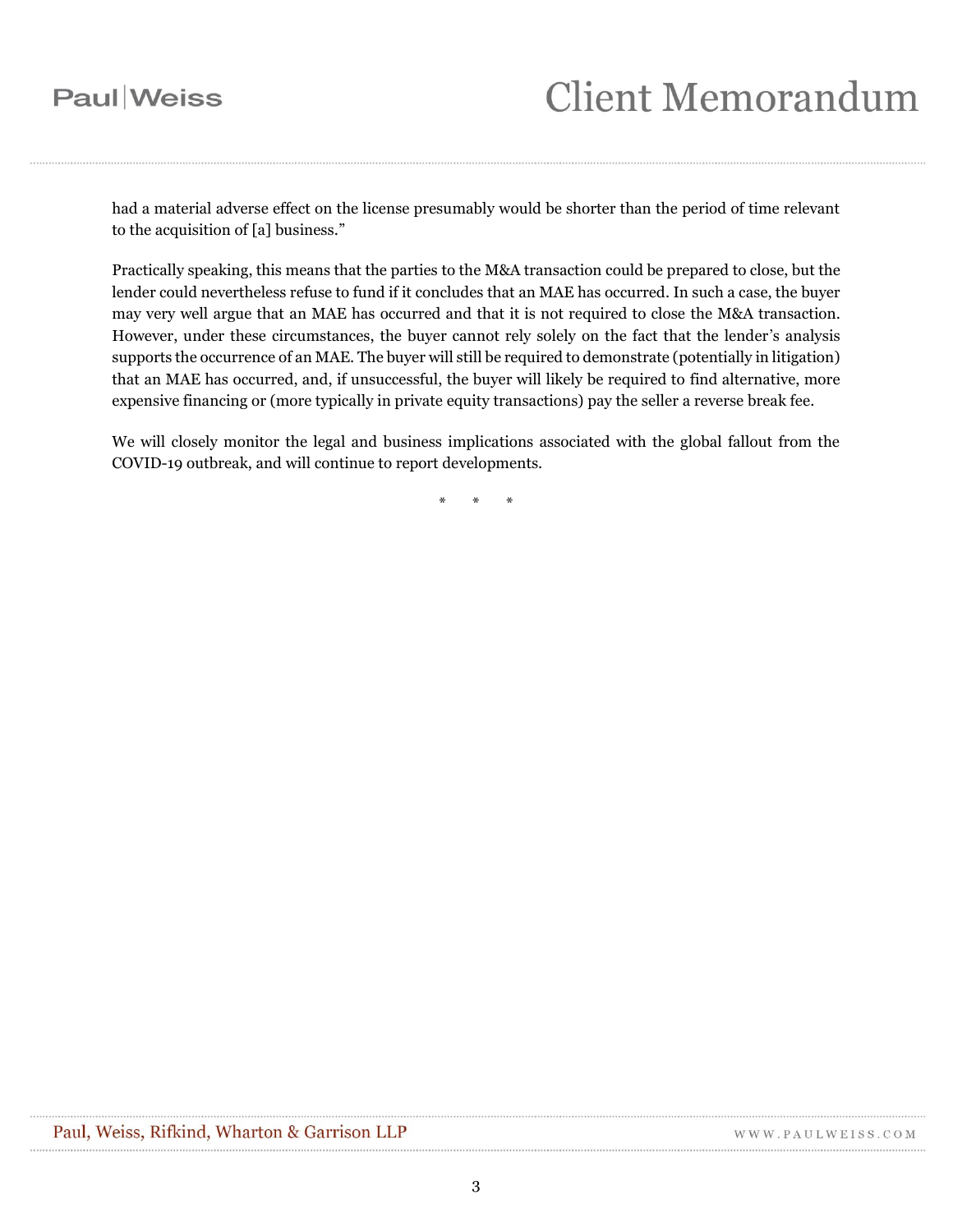## **Paul** Weiss

# **Client Memorandum**

This memorandum is not intended to provide legal advice, and no legal or business decision should be based on its content. Questions concerning issues addressed in this memorandum should be directed to:

Scott A. Barshay +1-212-373-3040 [sbarshay@paulweiss.com](mailto:sbarshay@paulweiss.com)

Jaren Janghorbani +1-212-373-3211 [jjanghorbani@paulweiss.com](mailto:jjanghorbani@paulweiss.com) Angelo Bonvino +1-212-373-3570 [abonvino@paulweiss.com](mailto:abonvino@paulweiss.com)

Brad S. Karp +1-212-373-3316 [bkarp@paulweiss.com](mailto:bkarp@paulweiss.com) Rachael G. Coffey +1-212-373-3982 [rcoffey@paulweiss.com](mailto:rcoffey@paulweiss.com)

Justin Rosenberg +1-212-373-3110 [jrosenberg@paulweiss.com](mailto:jrosenberg@paulweiss.com)

*Counsel Frances F. Mi and legal consultant Cara G. Fay contributed to this memorandum.*

WWW.PAULWEISS.COM